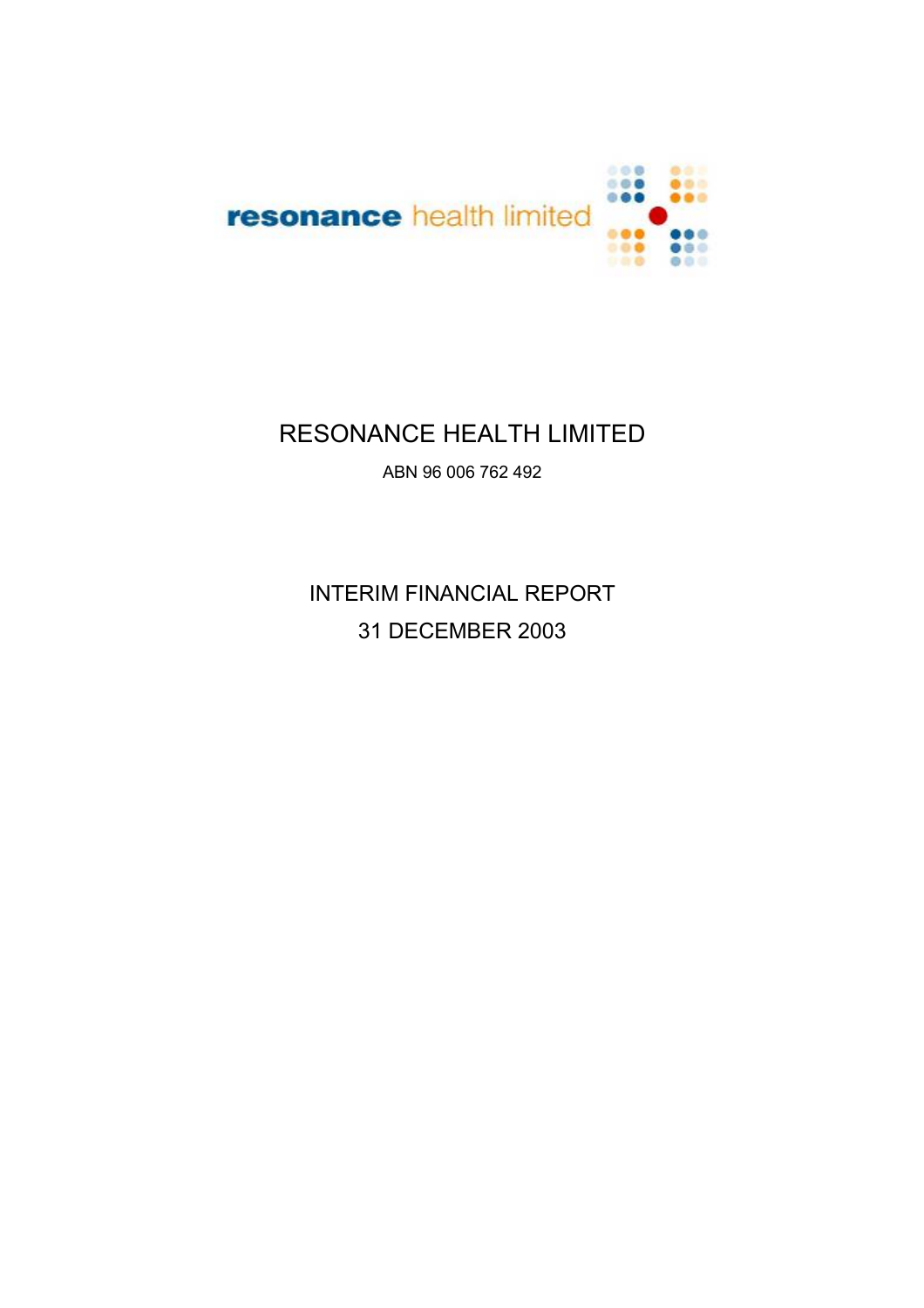## **CONTENTS**

|                                                                                 | $\overline{2}$ |
|---------------------------------------------------------------------------------|----------------|
|                                                                                 | $\overline{4}$ |
|                                                                                 | 5              |
|                                                                                 | 6              |
| Notes to and Forming Part of the Financial Statements <b>Constitution</b> 2006. |                |
|                                                                                 | 11             |
|                                                                                 | 12             |

# CORPORATE DIRECTORY

#### DIRECTORS AUDITORS

Dr Michael Wooldridge, Chairman HLB Mann Judd Dr Christine Bennett<br>
Mr Anthony Fitzgerald<br>
Mr Anthony Fitzgerald<br>
Chartered Accountants Mr Anthony Fitzgerald<br>Dr Andrew Walker

COMPANY SECRETARY SHARE REGISTRY Mr Evan Cross

Suite 1<br>117 Stirling Highway **117 Stirling Highway** Perth WA 6000 117 Stirling Highway Nedlands WA 6009

PRINCIPAL PLACE OF BUSINESS Suite 1 117 Stirling Highway Nedlands WA 6009

West Perth WA 6005

Computershare Investor Services<br>
REGISTERED OFFICE

The Computershare Investor Services

Level 2, Reserve Bank Building Level 2, Reserve Bank Building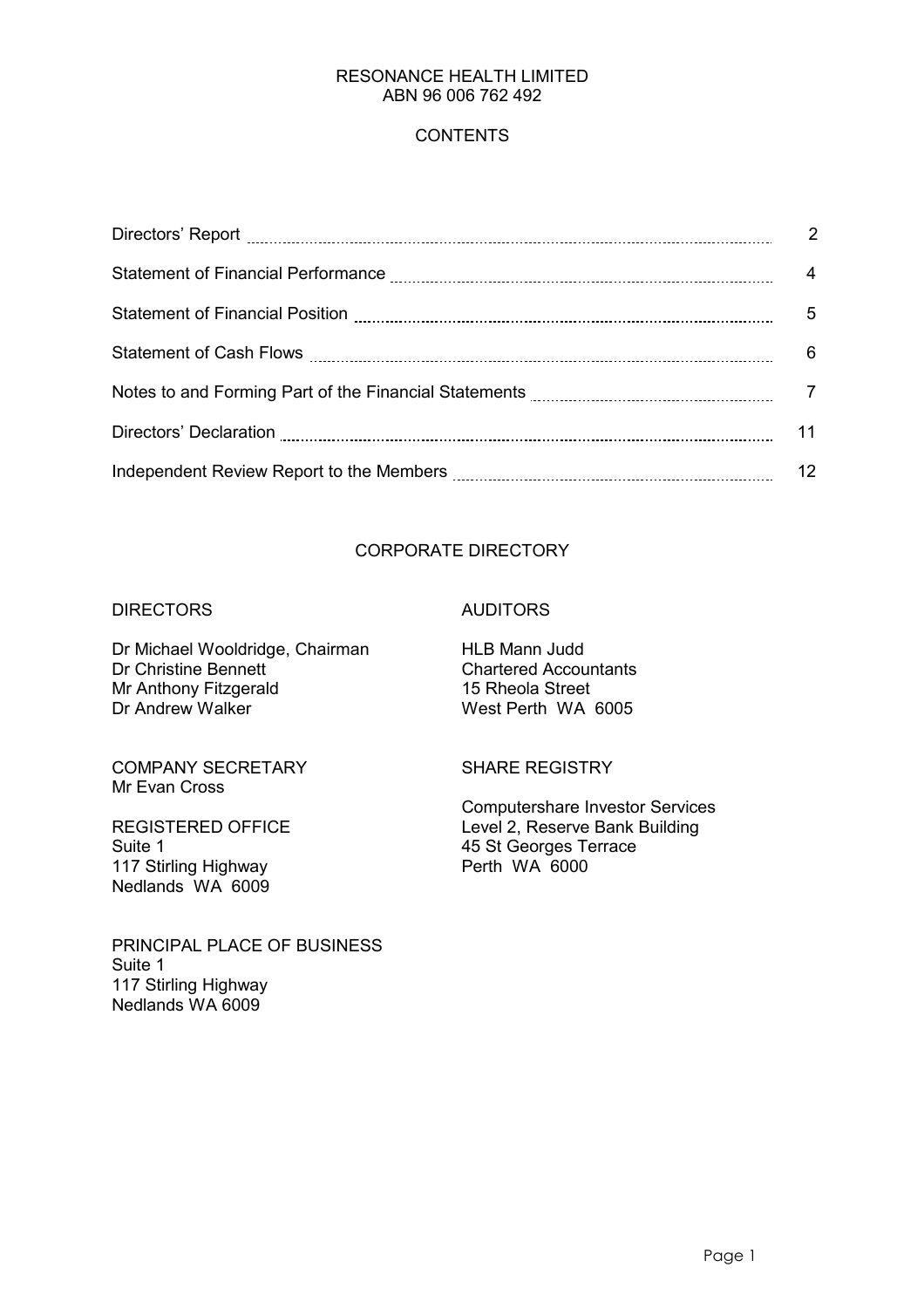#### DIRECTORS' REPORT

The Directors present their report together with the consolidated financial statements of Resonance Health Limited, being the Company and its controlled entities, for the half year ended 31 December 2003.

#### **DIRECTORS**

The names of the Directors who held office during the half-year and up to the date of this report:

| Dr Michael Wooldridge | Appointed 11 November 2003                                     |
|-----------------------|----------------------------------------------------------------|
| Dr Christine Bennett  | Appointed 11 November 2003                                     |
| Mr Anthony Fitzgerald | Appointed 25 August 2003                                       |
| Dr Andrew Walker      | Appointed 11 November 2003                                     |
|                       | Past Directors who held office during the period under review: |
| Mr David Steinepreis  | Resigned 11 November 2003                                      |
| Mr Hugh Warner        | Resigned 11 November 2003                                      |
| Mr Gary Steinepreis   | Resigned 11 November 2003                                      |
| Mr Glenn Whiddon      | Resigned 25 August 2003                                        |

### **REVIEW OF OPERATIONS**

Resonance Health Limited (formerly GEO2 Limited) has undergone a considerable period of transformation and activity in the six months to 31 December 2003.

In August 2003, the company announced that it intended to acquire 100% of IVB Holdings Pty Ltd, which in turn has a 51% controlling interest in Inner Vision Biometrics Pty Ltd (IVB). IVB owns and is commercialising the FerriScan technology – a novel, non-invasive technology for the diagnosis and monitoring of iron overload diseases.

Following agreement by the shareholders of the company at a general meeting on 14 October 2003, the name of the company was changed from GEO2 Limited to **Resonance Health Limited** to reflect the change of focus and major activity of the company and shareholders agreed to consolidate the existing number of ordinary shares on issue on a 10 for 1 basis to reflect the transformation of the company.

On 6 October 2003 the company issued a prospectus to accomplish a number of objectives:

- 1. To satisfy the acquisition of 100% of IVB Holdings Pty Ltd via the issue of ordinary shares and options and performance shares and options to the target company shareholders.
- 2. To raise additional working capital for the company of \$1.3 million via the issue of 13 million ordinary shares at \$0.10 each (with a one for two attaching option at \$0.001 each).
- 3. To reward pre-existing shareholders of the company via a rights issue of options on the basis of two options for each three shares held, at an issue price of \$0.001 each.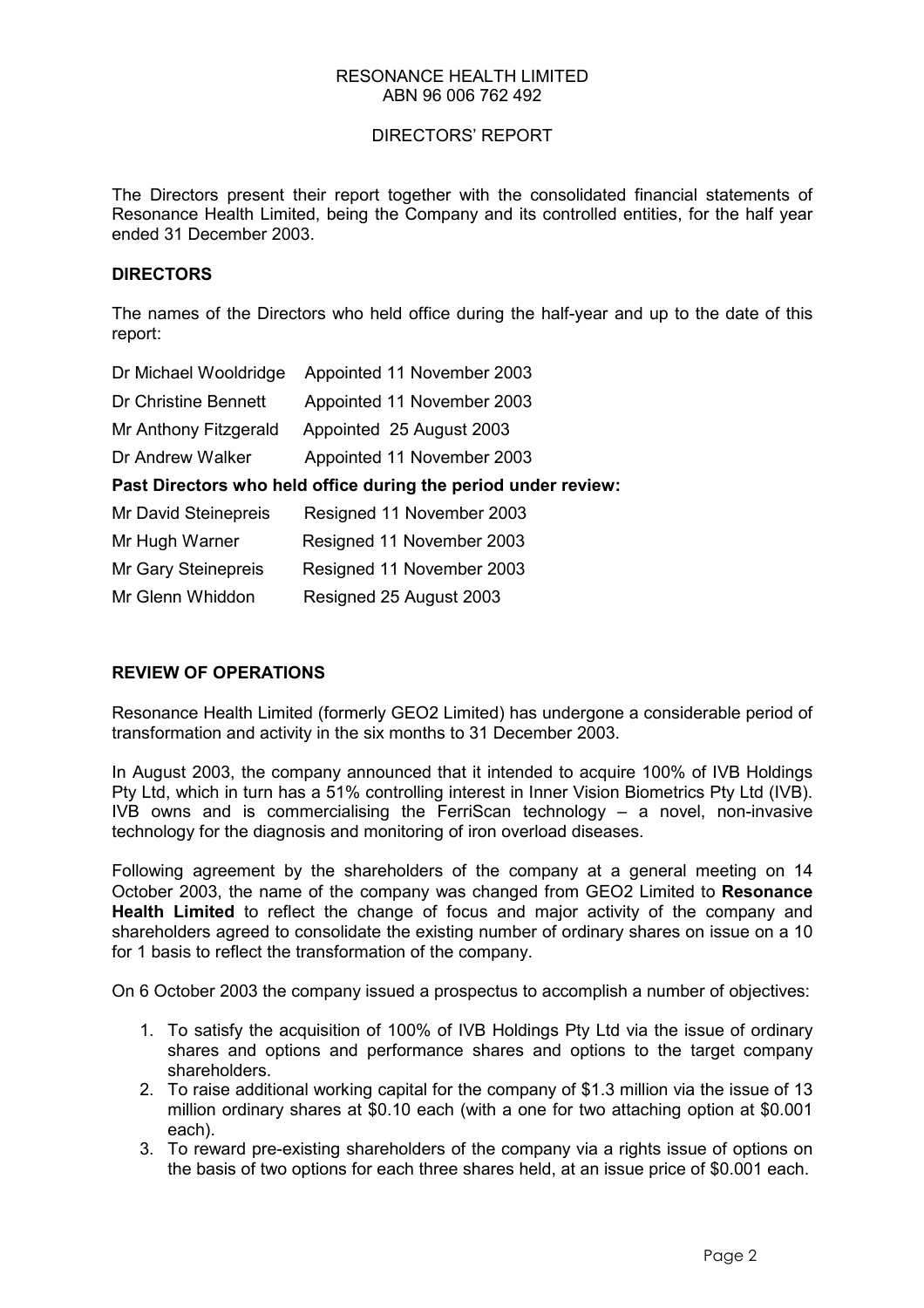DIRECTORS' REPORT (Cont'd)

The company's reconstruction was completed on 11 November 2003 with settlement of the takeover of IVB Holdings Pty Ltd and the appointment of a new board of directors and management team.

#### **Operating Results**

For the six months to 31 December 2003, the consolidated net loss of the company, after outside equity interests, was \$469,421. This amount reflects the transition of activities from GEO2 Limited to Resonance Health Limited, R&D activities and commercialisation costs expensed in Inner Vision Biometrics Pty Ltd (a 51% controlled subsidiary) and normal administrative costs for the company.

#### **Cash Flow**

At 31 December 2003, consolidated group cash on hand was \$1,589,138. The group believes it will have adequate cash resources to meet the budgeted commercialisation costs of the FerriScan test over the next 12 months and further, expects to be generating modest revenues from the FerriScan test towards the end of the 2004 calendar year.

#### **Significant Events / Highlights**

Having recently completed the acquisition of IVB Holdings Pty Ltd, it was gratifying for the company to receive advice that a US Patent relating to the FerriScan technology had been granted to Inner Vision Biometrics Pty Ltd in October 2003. The company expects further patents to be issued in other major jurisdictions over the next twelve months.

#### **Future Developments**

The company anticipates that active marketing and commercialisation of the FerriScan test will commence in the second half of calendar 2004. This activity is contingent upon receipt of Therapeutic Goods Administration (TGA) approval of the test and reciprocal approval for registration in the European Union. An application for TGA approval is expected to be lodged in late March/early April 2004.

The company is also progressing a number of initiatives that may significantly broaden the scope and market potential for the FerriScan technology. This includes investigating the potential use of the FerriScan test in the Hepatitis area for measurement of fibrosis in the liver. Shareholders will be provided with further information as these initiatives are developed.

Signed in accordance with a resolution of the Board of Directors:

\_\_\_\_\_\_\_\_\_\_\_\_\_\_\_\_\_\_\_\_\_\_\_\_\_ Tony Fitzgerald **Director** 

Perth, 27 February 2004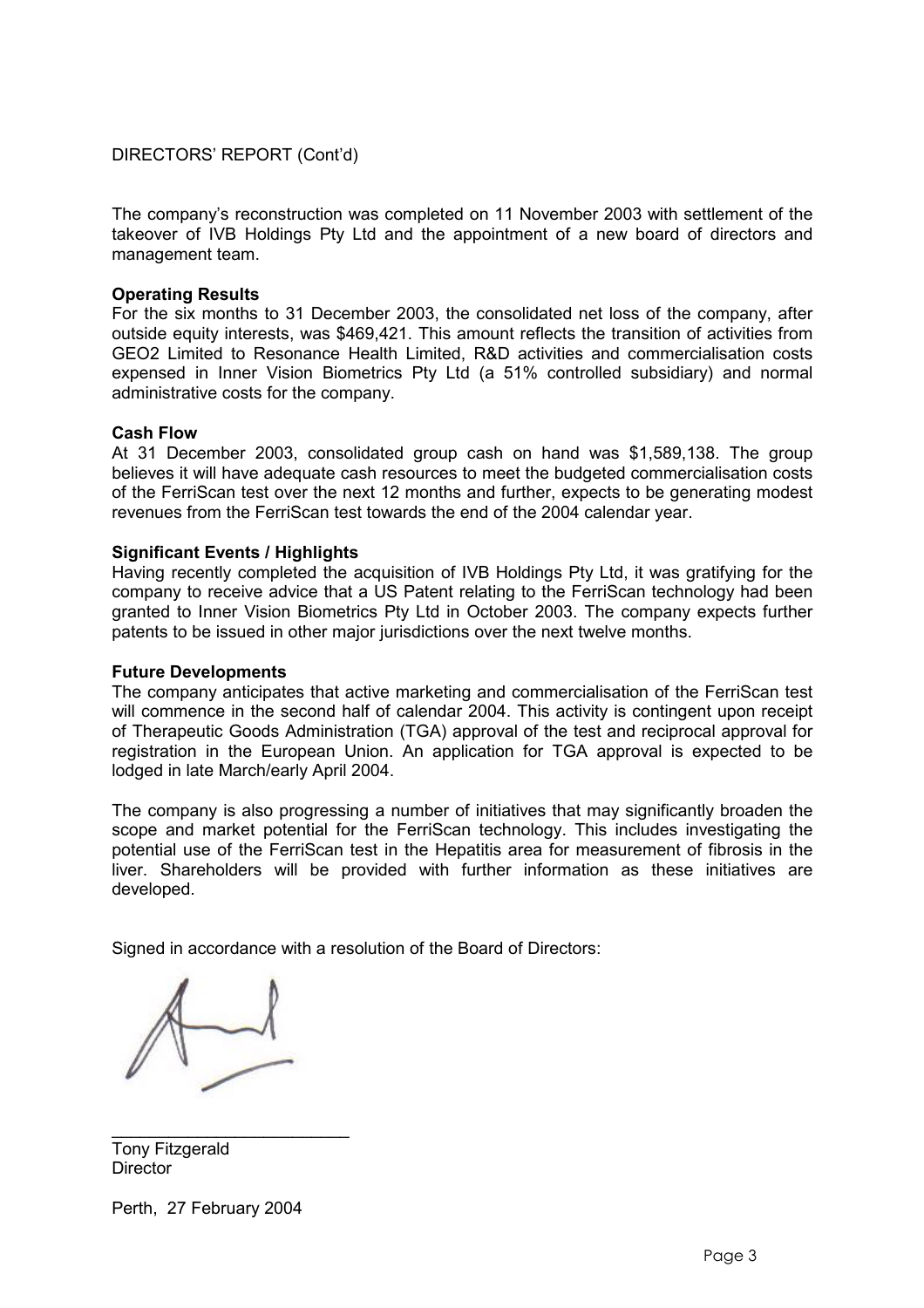#### STATEMENT OF FINANCIAL PERFORMANCE FOR THE HALF-YEAR ENDED 31 DECEMBER 2003

|                                                                                             |                | Consolidated | Consolidated |
|---------------------------------------------------------------------------------------------|----------------|--------------|--------------|
|                                                                                             | <b>Notes</b>   | 31 Dec 2003  | 31 Dec 2002  |
|                                                                                             |                | \$           | \$           |
|                                                                                             |                |              |              |
| <b>Revenue from ordinary activities</b>                                                     | $\overline{2}$ | 18,126       |              |
| Other expenses from ordinary activities                                                     | 3              | (563, 677)   |              |
| Loss from ordinary activities before income tax                                             |                | (545, 551)   |              |
| Income tax expense                                                                          |                |              |              |
| Net loss from ordinary activities after income tax                                          |                |              |              |
|                                                                                             |                | (545, 551)   |              |
| Profit from extraordinary item after income tax                                             | 4              |              | 7,140,283    |
| Net profit/(loss)                                                                           |                |              | 7,140,283    |
|                                                                                             |                | (545, 551)   |              |
| Net profit/loss attributable to outside equity interests                                    |                | 76,130       |              |
| Net profit/(loss) attributable to members of the                                            |                |              |              |
| parent entity                                                                               |                | (469, 421)   | 7,140,283    |
|                                                                                             |                |              |              |
| Total changes in equity other than those resulting in<br>transactions with owners as owners |                | (469, 421)   | 7,140,283    |
|                                                                                             |                |              |              |
|                                                                                             |                |              |              |
| Basic earnings/(loss) per share (cents per share)                                           |                | (1.4)        | 27.3         |
| Diluted earnings/(loss) per share (cents per share)                                         |                | (1.4)        | 27.3         |
|                                                                                             |                |              |              |

*The statement of financial performance is to be read in conjunction with the notes to the half-year financial statements set out on pages 7 to 10.*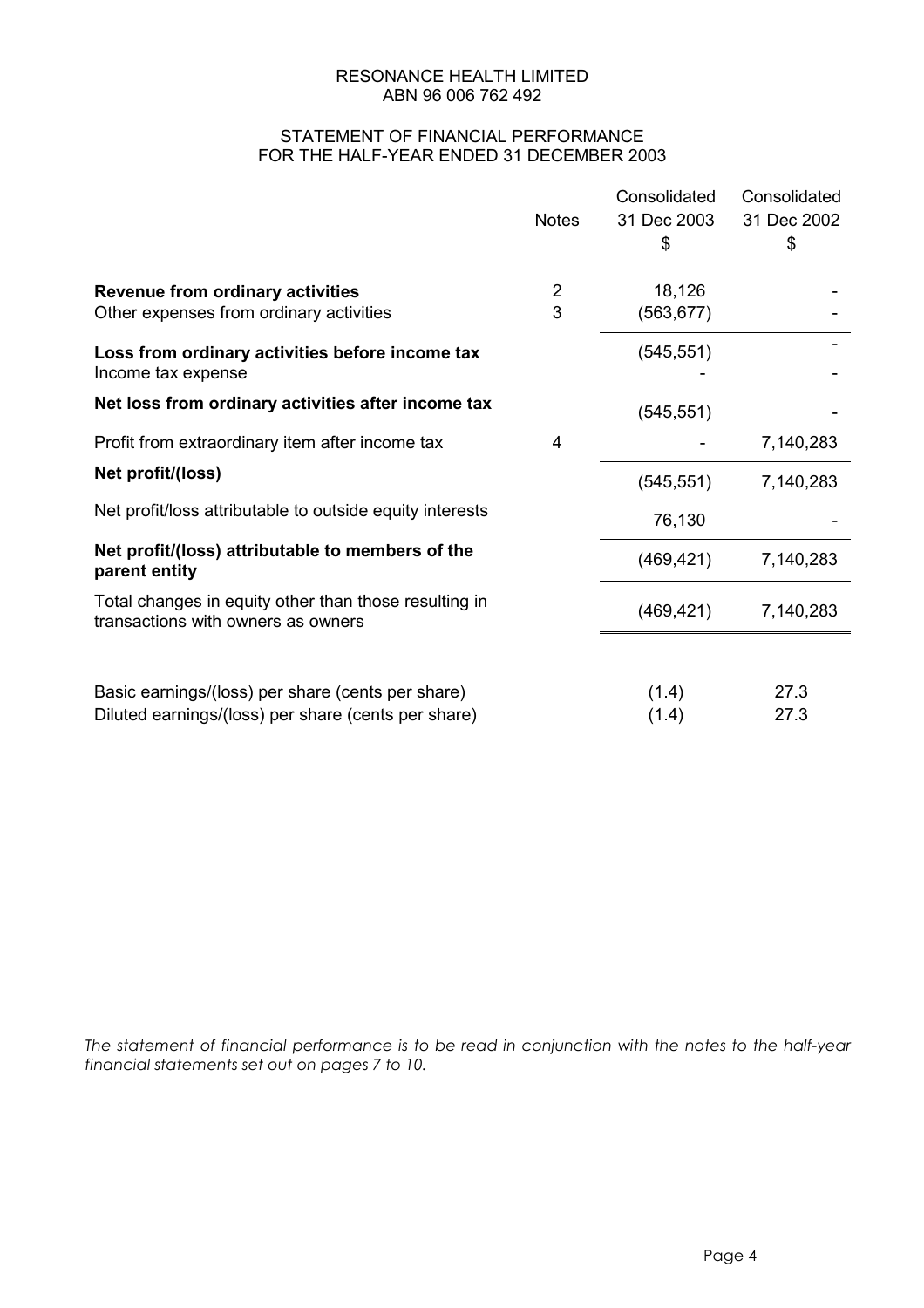#### STATEMENT OF FINANCIAL POSITION AS AT 31 DECEMBER 2003

|                                  | Consolidated   |                |                |
|----------------------------------|----------------|----------------|----------------|
|                                  | <b>Notes</b>   | 31 Dec 2003    | 30 June 2003   |
|                                  |                | \$             | \$             |
| <b>Current Assets</b>            |                |                |                |
| Cash assets                      |                | 1,589,138      | 716,977        |
| Receivables                      |                | 52,342         | 3,337          |
| <b>Total Current Assets</b>      |                | 1,641,480      | 720,314        |
| <b>Non Current Assets</b>        |                |                |                |
| Property, plant & equipment      |                | 42,589         |                |
| Intangible assets                | 5              | 1,617,459      |                |
| <b>Total Non Current Assets</b>  |                | 1,660,048      |                |
| <b>Total Assets</b>              |                | 3,301,528      | 720,314        |
| <b>Current Liabilities</b>       |                |                |                |
| Payables                         |                | 126,826        | 29,346         |
| <b>Total Current Liabilities</b> |                | 126,826        | 29,346         |
| <b>Total Liabilities</b>         |                | 126,826        | 29,346         |
| <b>Net Assets</b>                |                | 3,174,702      | 690,968        |
|                                  |                |                |                |
| <b>Equity</b>                    |                |                |                |
| Contributed equity               | 6              | 48,245,155     | 45,857,640     |
| <b>Reserves</b>                  |                | 50,621         |                |
| <b>Accumulated losses</b>        | $\overline{7}$ | (45, 636, 093) | (45, 166, 672) |
| Parent entity interest           |                | 2,659,683      | 690,968        |
| Outside equity interest          |                | 515,019        |                |
| <b>Total Equity</b>              |                | 3,174,702      | 690,968        |

*This statement of financial position is to be read in conjunction with the notes to the half-year financial statements set out on pages 7 to 10.*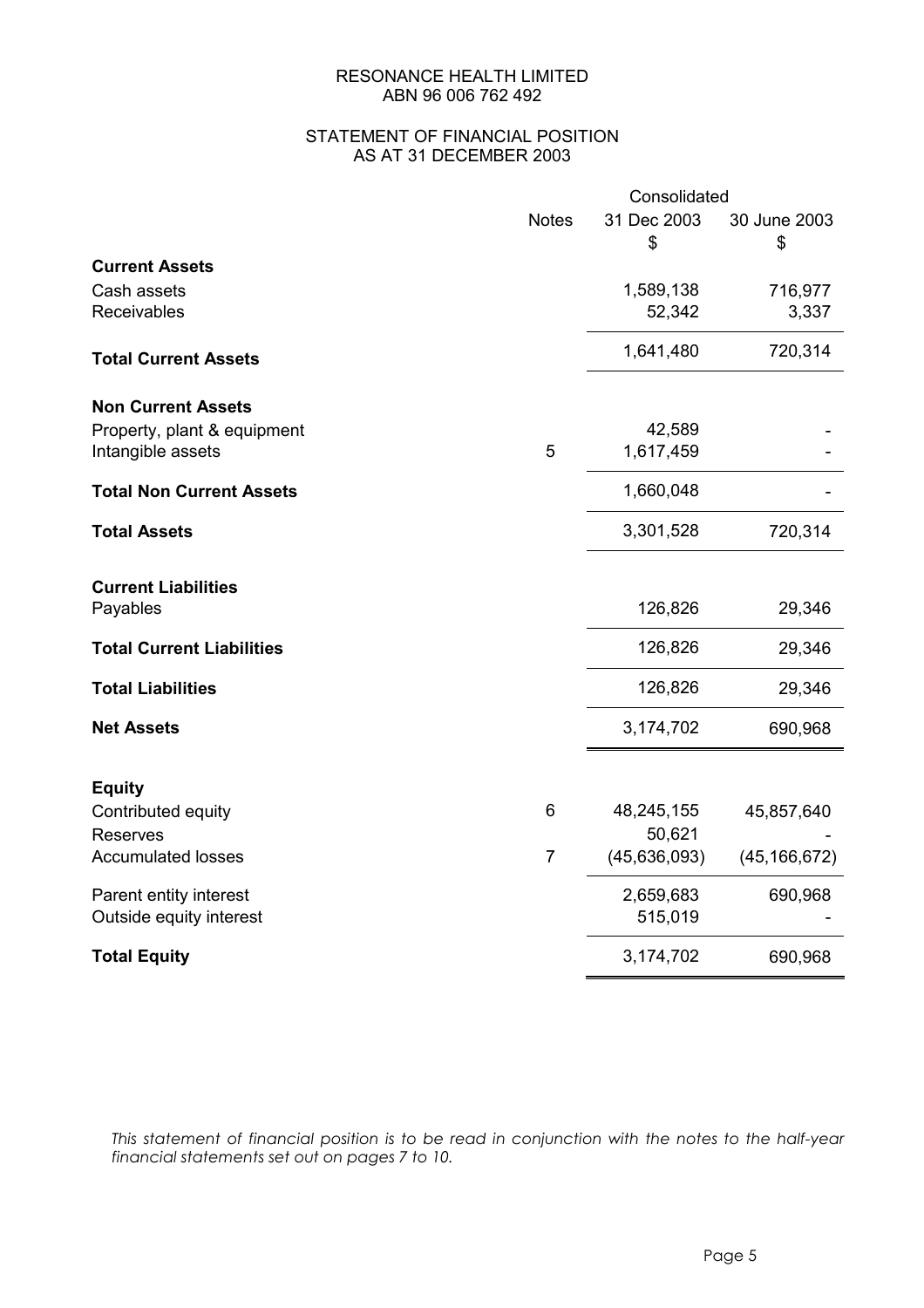#### STATEMENT OF CASH FLOWS FOR THE HALF-YEAR ENDED 31 DECEMBER 2003

| 31 Dec 2003<br>31 Dec 2002                                               |  |
|--------------------------------------------------------------------------|--|
|                                                                          |  |
| \$<br>\$                                                                 |  |
| <b>Cash flows from operating activities</b>                              |  |
| 900<br>Receipts from customers                                           |  |
| Payments to suppliers and employees<br>(542, 650)                        |  |
| Interest received<br>17,226                                              |  |
| (524, 524)<br>Net cash provided/(used in) operating activities           |  |
| <b>Cash flows from investing activities</b>                              |  |
| (8, 362)<br>Payments for property, plant and equipment                   |  |
| Cash introduced on acquisition of controlled entity<br>250,980           |  |
| Patent costs<br>(5,596)                                                  |  |
| 237,022<br>Net cash provided/(used in) investing activities              |  |
| <b>Cash flows from financing activities</b>                              |  |
| 1,372,189<br>Proceeds from share and option issues                       |  |
| Share issue expenses<br>(212, 526)                                       |  |
| 227,000<br>Repayment of borrowings                                       |  |
| 1,159,663<br>227,000<br>Net cash provided/(used in) financing activities |  |
| 872,161<br>Net increase /(decrease) in cash held<br>227,000              |  |
| (227,000)<br>716,977<br>Cash at the beginning of the financial period    |  |
| 1,589,138<br>Cash at the end of the financial period                     |  |

*The statement of cash flows is to be read in conjunction with the notes to the half-year financial statements set out on pages 7 to10.*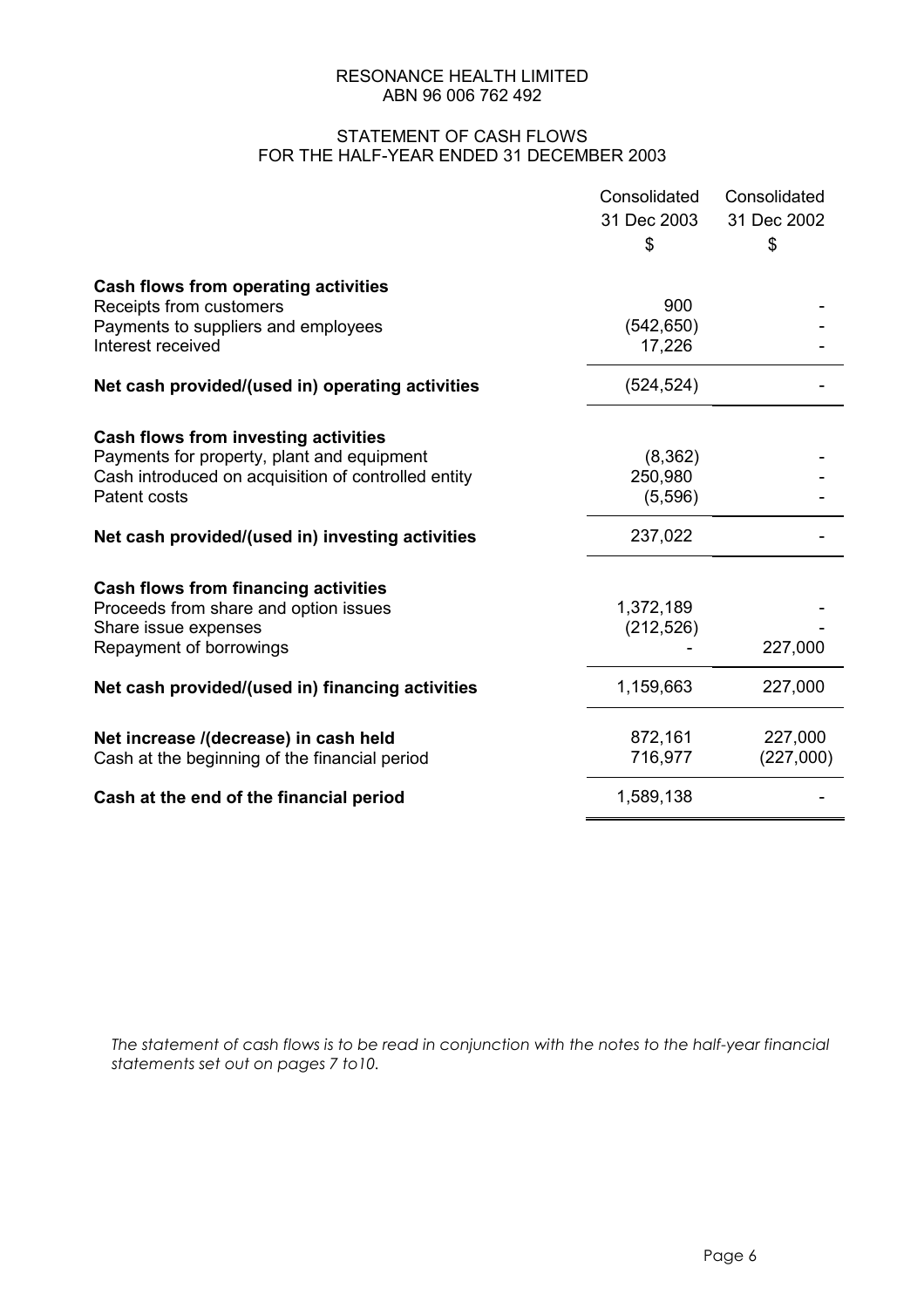#### NOTES TO AND FORMING PART OF THE FINANCIAL STATEMENTS FOR THE HALF-YEAR ENDED 31 DECEMBER 2003

#### **1. Basis of Preparation of Half-Year Financial Report**

The general purpose half-year consolidated financial report has been prepared in accordance with the requirements of the Corporations Act, Accounting Standard 1029 "Interim Financial Reporting", and other mandatory professional reporting requirements.

It is recommended that this financial report be read in conjunction with the 30 June 2003 Annual Financial Statements and Reports and any public announcements by the Company during the half year in accordance with continuous disclosure obligations arising under the Corporations Act.

For the purpose of preparing the half- year financial statements, the half-year has been treated as a discrete reporting period.

The half- year report does not include full disclosure of the type usually included in an annual financial report.

The accounting policies have been consistently applied by the entities in the consolidated entity and except where there is a change in accounting policy, are consistent with those of the previous financial year (30 June 2003) and corresponding half year.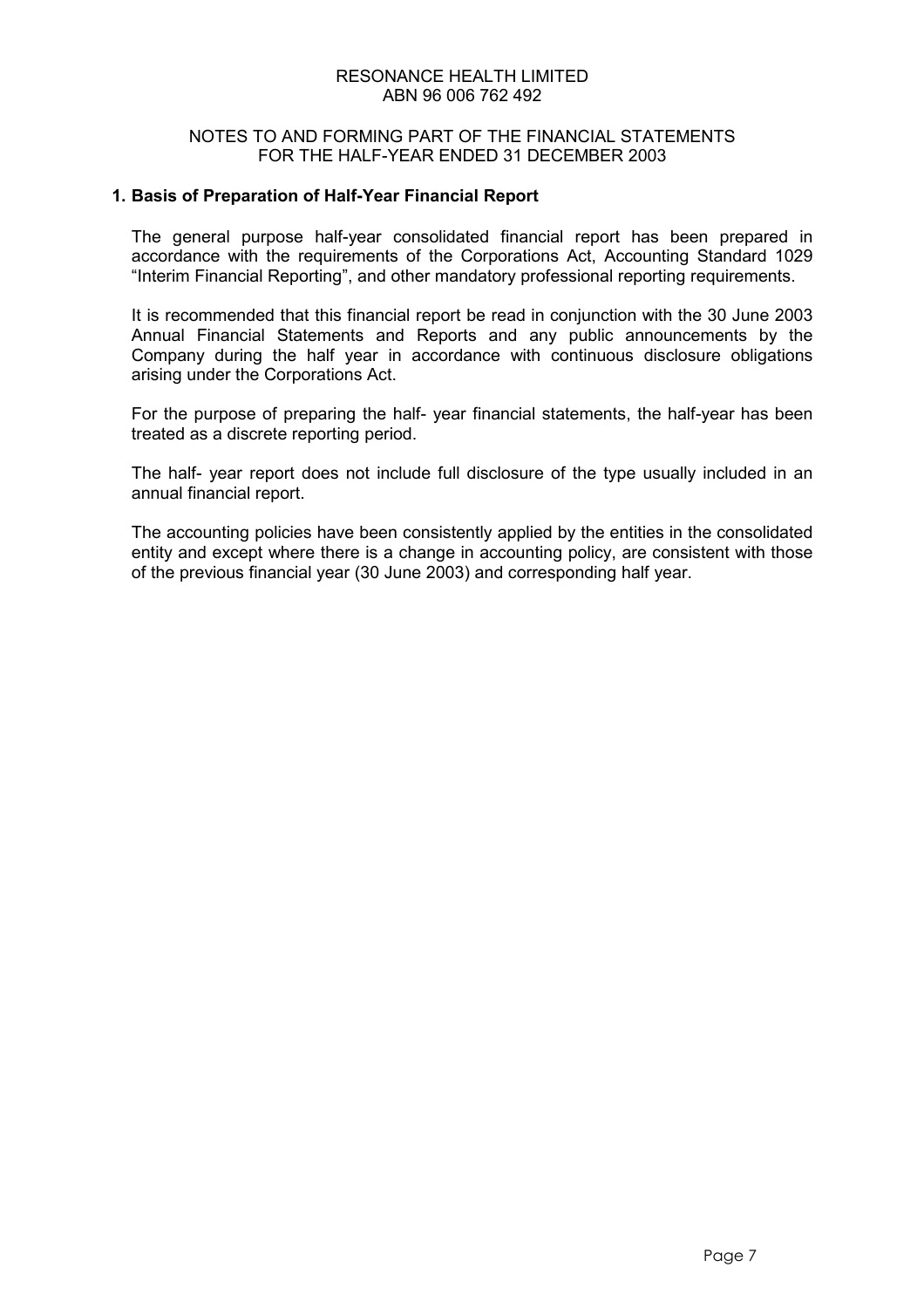### NOTES TO AND FORMING PART OF THE FINANCIAL STATEMENTS (Cont') FOR THE HALF-YEAR ENDED 31 DECEMBER 2003

|                                                                                        | Consolidated<br>31 Dec 2003<br>\$ | Consolidated<br>31 Dec 2002<br>\$ |
|----------------------------------------------------------------------------------------|-----------------------------------|-----------------------------------|
| 2. Revenue from ordinary activities<br>Interest received<br>Liver scan income          | 17,266<br>900                     |                                   |
|                                                                                        | 18,126                            |                                   |
| 3. Other expenses from ordinary activities                                             |                                   |                                   |
| Professional fees                                                                      | 111,759                           |                                   |
| <b>Employee expenses</b><br>Travel and accommodation                                   | 116,880<br>30,080                 |                                   |
| Share registry costs                                                                   | 40,773                            |                                   |
| Insurance                                                                              | 23,282                            |                                   |
| Consulting                                                                             | 35,843                            |                                   |
| Other office and administration costs                                                  | 205,060                           |                                   |
|                                                                                        | 563,677                           |                                   |
|                                                                                        |                                   |                                   |
| 4. Profit from extraordinary item<br>Gain on settlement of Deed of Company Arrangement |                                   | 7,140,283                         |
| 5. Intangible assets                                                                   |                                   |                                   |
| Patents - at cost<br>Goodwill on consolidation                                         | 81,996<br>1,535,463               |                                   |
|                                                                                        | 1,617,459                         |                                   |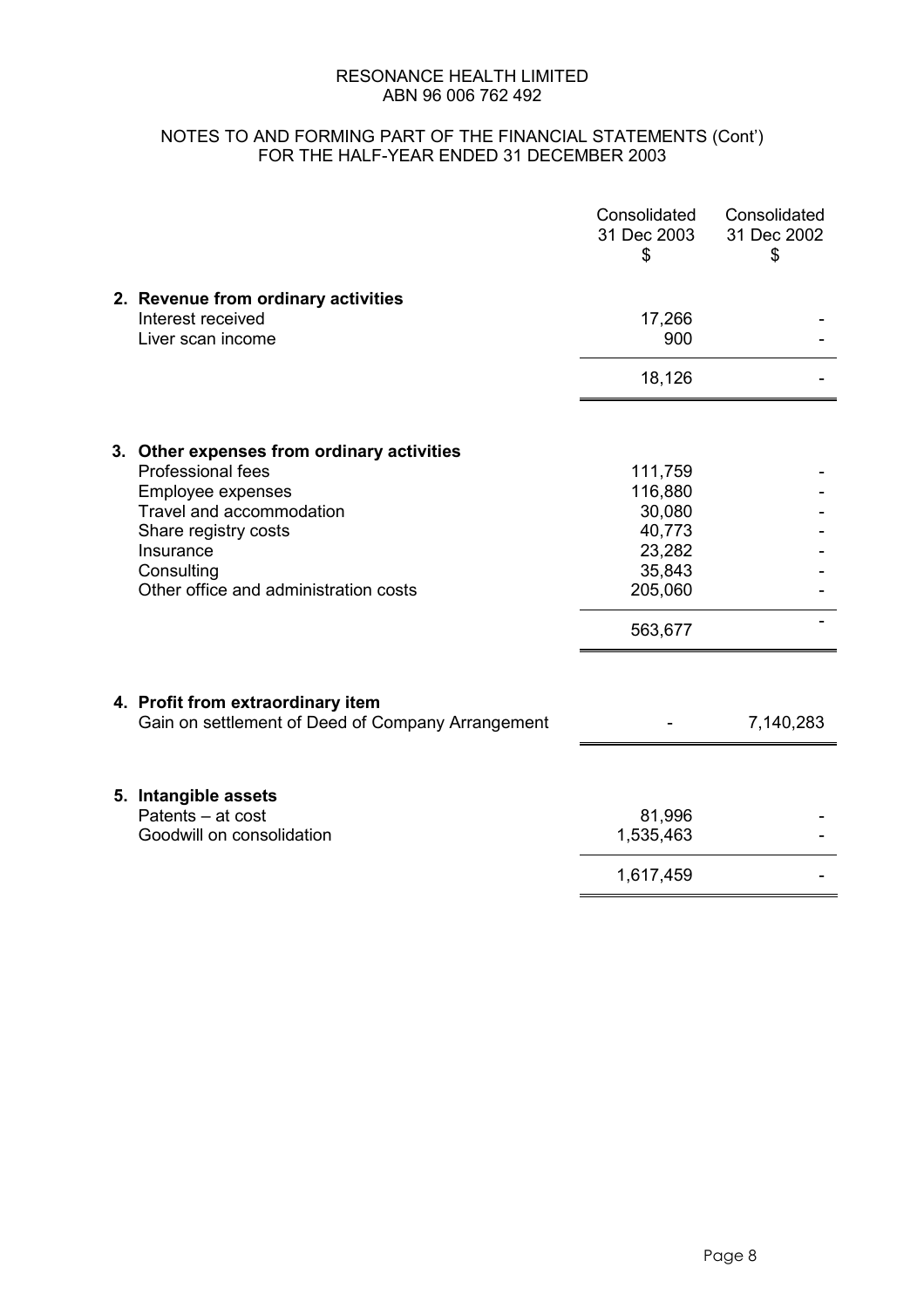### NOTES TO AND FORMING PART OF THE FINANCIAL STATEMENTS (Cont') FOR THE HALF-YEAR ENDED 31 DECEMBER 2003

|    |                                                                                                                                               | Consolidated                             |                                      |
|----|-----------------------------------------------------------------------------------------------------------------------------------------------|------------------------------------------|--------------------------------------|
|    |                                                                                                                                               | 31 December<br>2003<br>\$                | 30 June<br>2003<br>\$                |
|    | 6. Contributed equity<br>Issued and paid -up capital<br>Ordinary shares<br>Incentive shares                                                   | 48,245,114<br>41                         | 45,857,640                           |
|    |                                                                                                                                               | 48,245,155                               | 45,857,640                           |
|    | Movements during the period:                                                                                                                  | No. of shares                            | \$                                   |
|    | <b>Ordinary shares</b><br>Balance at beginning of half-year                                                                                   | 271,393,005                              | 45,857,640                           |
|    | Consolidation of shares (10:1)<br>Share placement at 10 cents<br>Shares issued on acquisition of IVB Holdings Pty Ltd<br>Share issue expenses | 27, 141, 476<br>13,000,000<br>13,000,000 | 1,300,000<br>1,300,000<br>(212, 526) |
|    | Balance at end of half-year                                                                                                                   | 53, 141, 476                             | 48,245,114                           |
|    | <b>Incentive shares</b><br>Issue of Class A incentive shares at 0.0001 cents<br>Issue of Classes C-F incentive shares at 0.0001 cents         | 9,000,000<br>32,000,000                  | 9<br>32                              |
|    | <b>TOTAL</b>                                                                                                                                  | 41,000,000<br>94, 141, 476               | 41<br>48,245,155                     |
|    |                                                                                                                                               |                                          |                                      |
|    |                                                                                                                                               |                                          | Consolidated<br>2003<br>\$           |
| 7. | <b>Accumulated losses</b><br>Balance at the beginning of the half-year                                                                        |                                          | (45, 166, 672)                       |
|    | Net loss from ordinary activities after income tax<br>attributable to members                                                                 |                                          | (469, 421)                           |
|    | Balance at the end of the half-year                                                                                                           |                                          | (45, 636, 093)                       |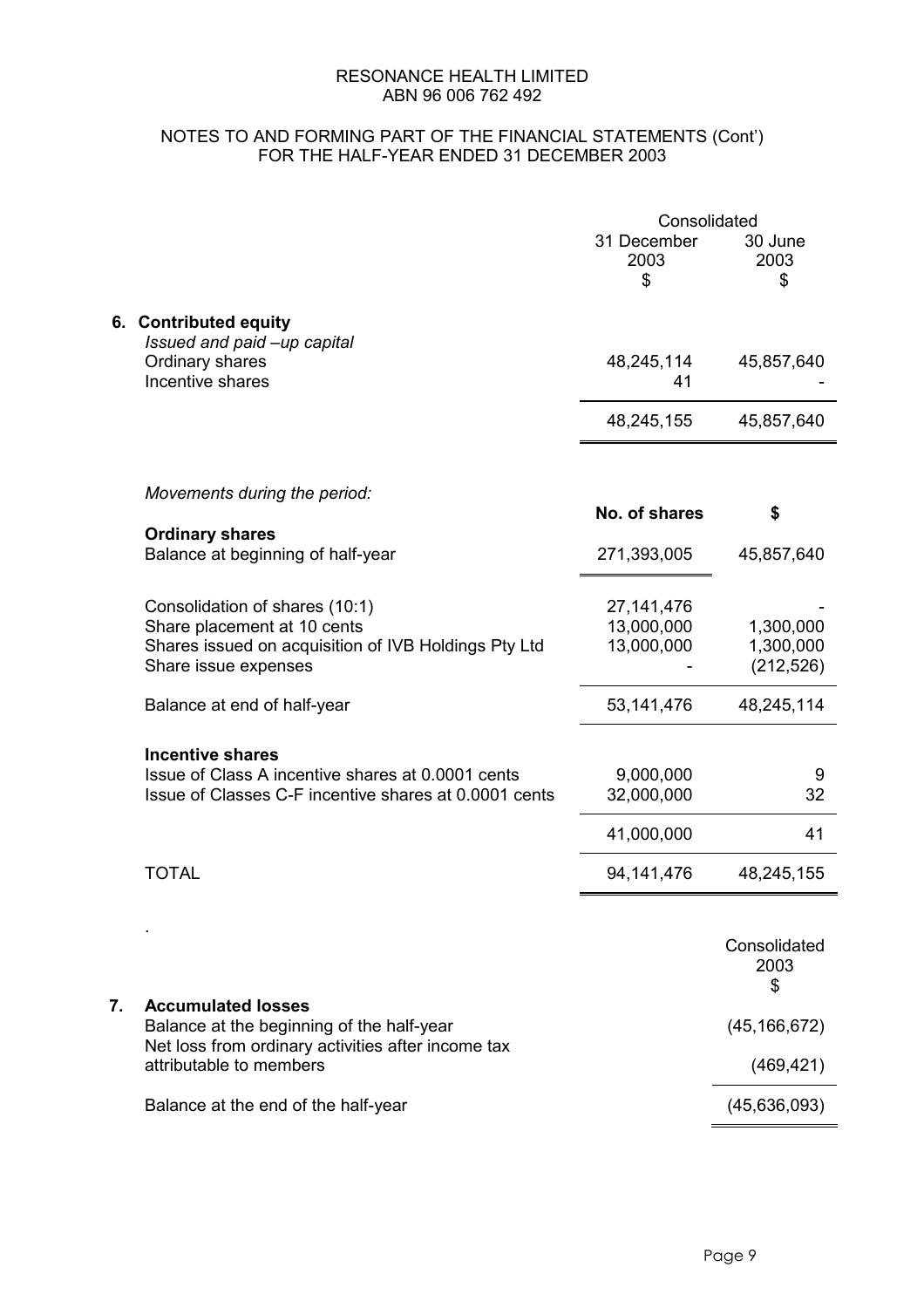#### NOTES TO AND FORMING PART OF THE FINANCIAL STATEMENTS (Cont') FOR THE HALF-YEAR ENDED 31 DECEMBER 2003

#### **8. Events subsequent to balance date**

There were no items, transactions or events of a material nature that have arisen since the end of the half-year that, in the directors' opinion, would affect the financial position or results of the consolidated entity in future periods.

#### **9. Controlled entities**

Controlled entities of Resonance Health Limited at 31 December 2003:

|                                 | Country of   |         |
|---------------------------------|--------------|---------|
| Name                            | Registration | % Owned |
| <b>IVB Holdings Pty Ltd</b>     | Australia    | 100%    |
| Inner Vision Biometrics Pty Ltd | Australia    | 20%     |

The company acquired all of the issued capital of IVB Holdings Pty Ltd in November 2003. IVB Holdings Pty Ltd has a 51% controlling interest in Inner Vision Biometrics Pty Ltd via voting rights and is increasing its ownership interest in that company from 20% at 31 December 2003 to 51% via the staged injection of development capital. Consideration for the acquisition of IVB Holdings Pty Ltd was the issue of 13 million Resonance shares at a fair value of 10 cents per share.

#### **10. Segment reporting**

The consolidated entity's business involves the development and commercialisation in Australia of the IVB Technology, a novel, non-invasive liver diagnosis technology, and as such, represents only one reportable business and geographic segment.

#### **11. Capital commitments**

 At the date of this report, the consolidated entity does not have any capital commitments not otherwise disclosed in the financial report.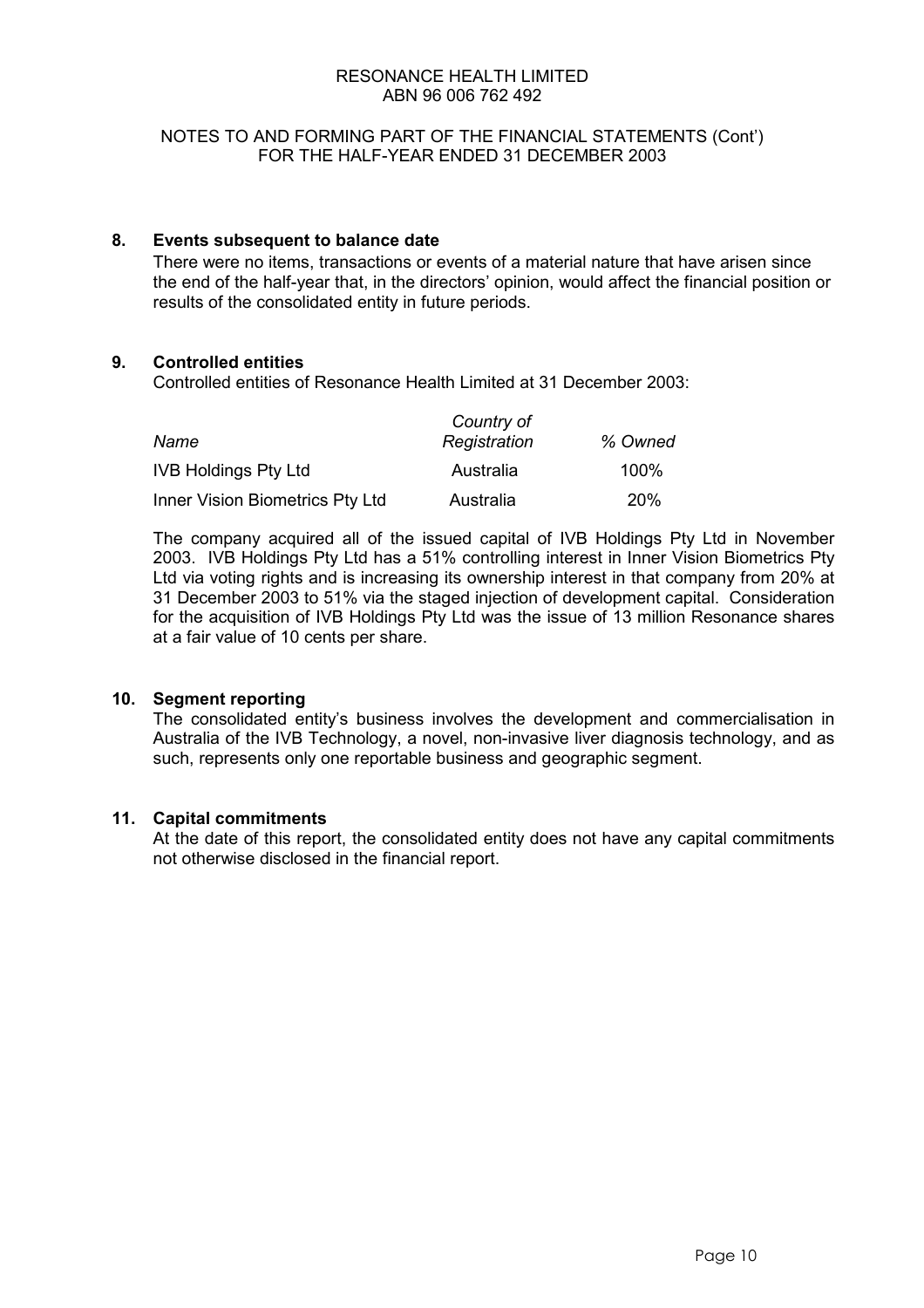#### DIRECTORS' DECLARATION

In the opinion of the Directors of Resonance Health Limited :

- 1. the financial statements and notes set out on pages 4 to 10:
	- (a) give a true and fair view of the financial position of the consolidated entity as at 31 December 2003 and of its performance for the half-year ended on that date; and
	- (b) comply with the Accounting Standard AASB 1029 "Interim Financial Reporting" and the Corporations Regulations 2001; and
- 2. there are reasonable grounds to believe that the Company will be able to pay its debts as and when they become due and payable.

Signed in accordance with a resolution of the Board of Directors:

 $\overline{\phantom{a}}$  , and the set of the set of the set of the set of the set of the set of the set of the set of the set of the set of the set of the set of the set of the set of the set of the set of the set of the set of the s Tony Fitzgerald **Director** 

Perth, 27 February 2004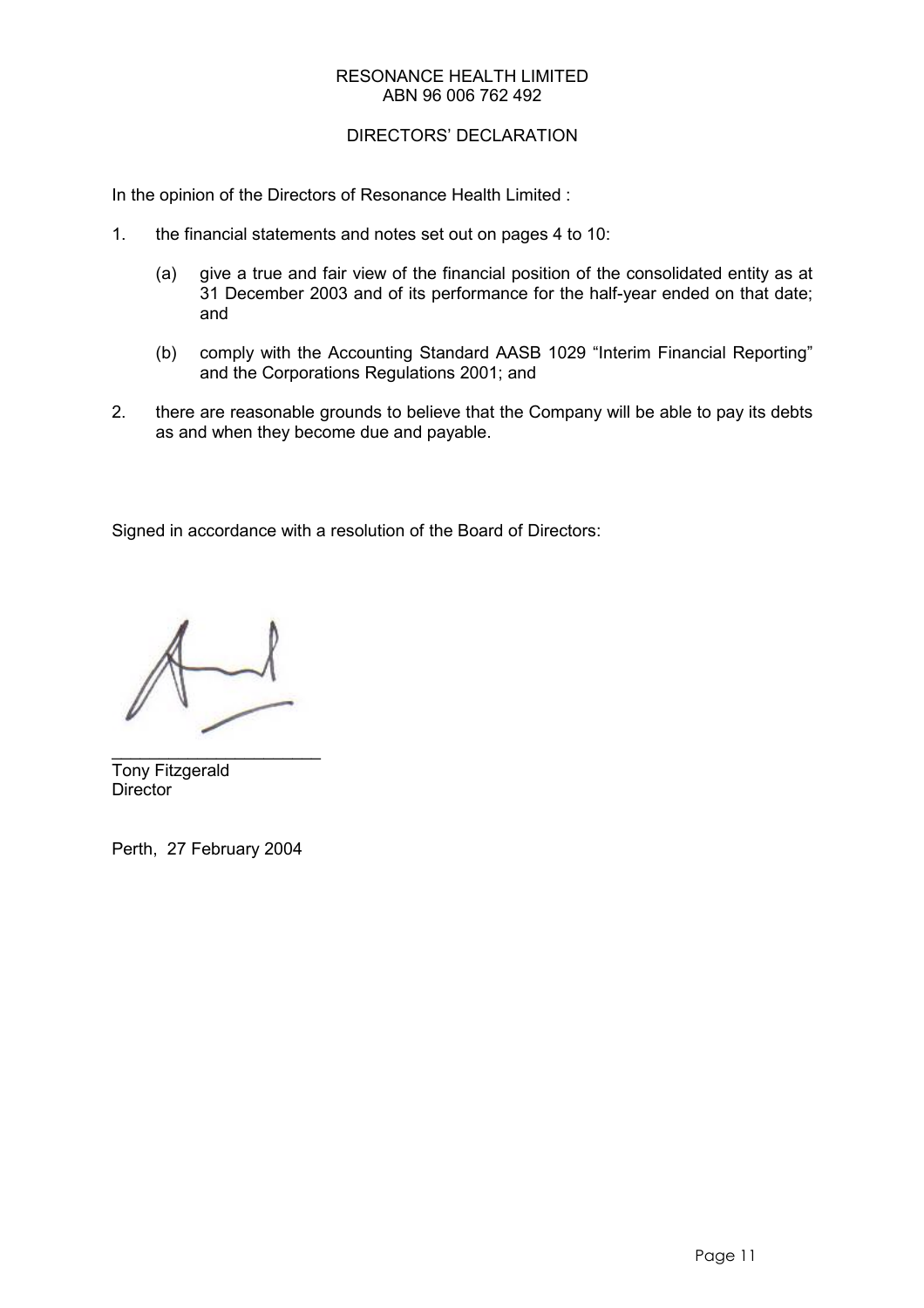

#### **INDEPENDENT REVIEW REPORT**

#### **To the members of RESONANCE HEALTH LIMITED**

#### **Scope**

#### *The financial report and directors' responsibility*

The financial report comprises the statement of financial position, statement of financial performance, statement of cash flows, accompanying notes to the financial statements and the directors' declaration of Resonance Health Limited for the half-year ended 31 December 2003. The financial report includes the consolidated financial statements of the consolidated entity comprising the company and the entities it controlled at the end of the half-year or from time to time during the half-year.

The directors of the company are responsible for preparing a financial report that gives a true and fair view of the financial position and performance of the company and that complies with Accounting Standard AASB 1029 "Interim Financial Reporting", in accordance with the Corporations Act 2001. This includes responsibility for the maintenance of adequate accounting records and internal controls that are designed to prevent and detect fraud and error, and for the accounting policies and accounting estimates inherent in the financial report.

#### *Review approach*

We conducted an independent review of the financial report in order to make a statement about it to the members of the company, and in order for the company to lodge the financial report with the Australian Stock Exchange and the Australian Securities and Investments Commission.

Our review was conducted in accordance with Australian Auditing Standards applicable to review engagements in order to state whether, on the basis of the procedures described, anything has come to our attention that would indicate that the financial report is not presented fairly in accordance with the Corporations Act 2001, Accounting Standard 1029 "Interim Financial Reporting" and other mandatory professional reporting requirements in Australia and statutory requirements, so as to present a view which is consistent with our understanding of the company's financial position and of its performance as represented by the results of its operations and cash flows.

A review is limited primarily to inquiries of company personnel and analytical procedures applied to the financial data. These procedures do not provide all the evidence that would be required in an audit, thus the level of assurance is less than given in an audit. We have not performed an audit and, accordingly, we do not express and audit opinion.

**HLB Mann Judd (WA Partnership) 15 Rheola Street West Perth 6005. PO Box 263 West Perth 6872 Western Australia. DX 238 (Perth) Telephone +61 (08) 9481 0977. Fax +61 (08) 9481 3686. Email: hlb@mjwa.com.au. Website: http://www.hlb.com.au**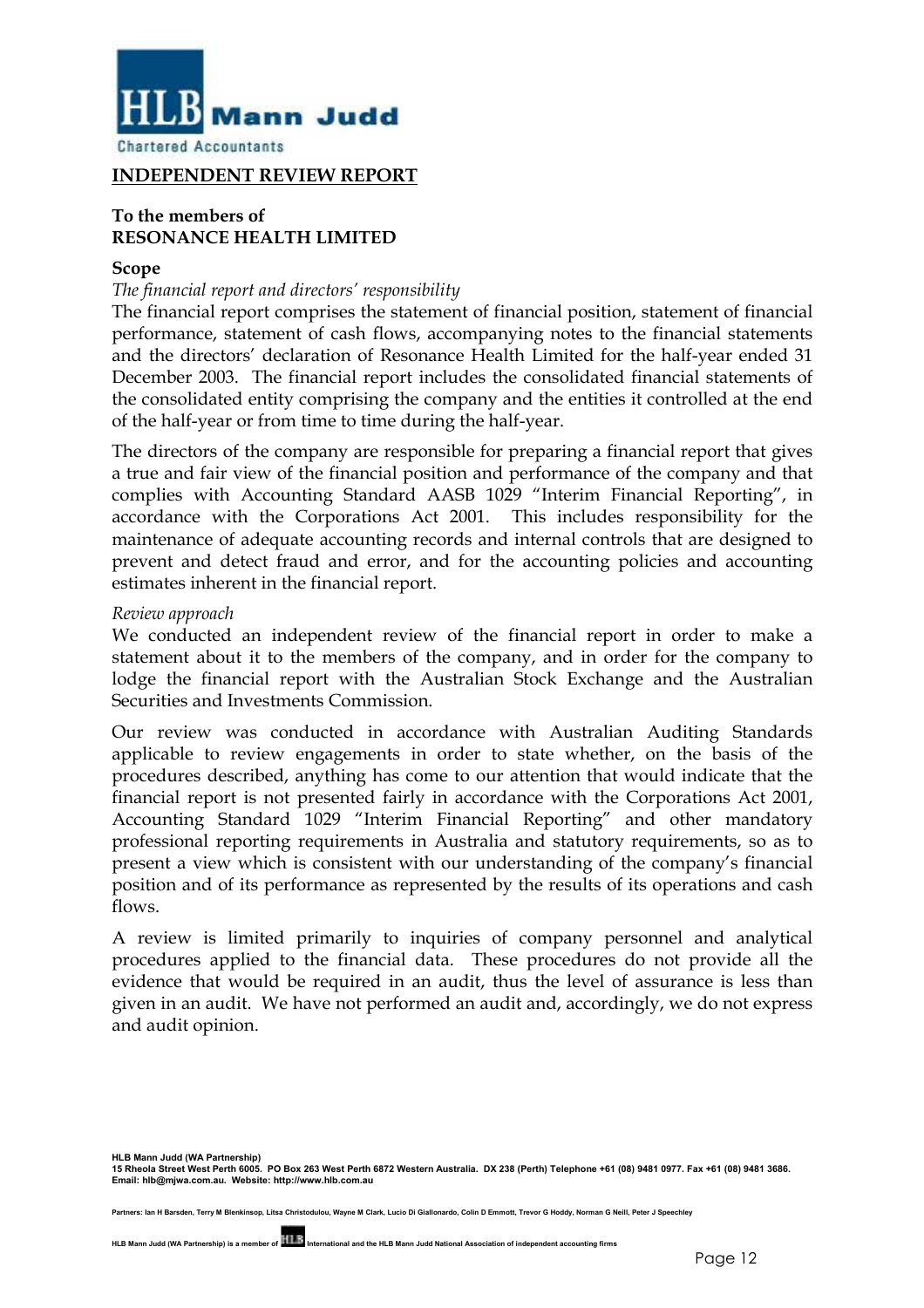(cont'd)

#### **Independence**

In conducting our review, we followed applicable independence requirements of Australian professional ethical pronouncements and the Corporations Act 2001.

#### **Statement**

Based on our review, which is not an audit, we have not become aware of any matter that makes us believe that the financial report of Resonance Health Limited, is not in accordance with:

- (a) the Corporations Act, including:
	- (i) giving a true and fair view of the consolidated entity's financial position at 31 December 2003 and of its performance for the half-year ended on that date; and
	- (ii) complying with Accounting Standard AASB 1029 "Interim Financial Reporting" and the Corporations Regulations 2001; and
- (b) other mandatory financial reporting requirements in Australia.

HLB Mann Judd

**HLB MANN JUDD Chartered Accountants** 

Jiallonnes.

Perth, Western Australia **L DI GIALLONARDO 27 February 2004 Partner**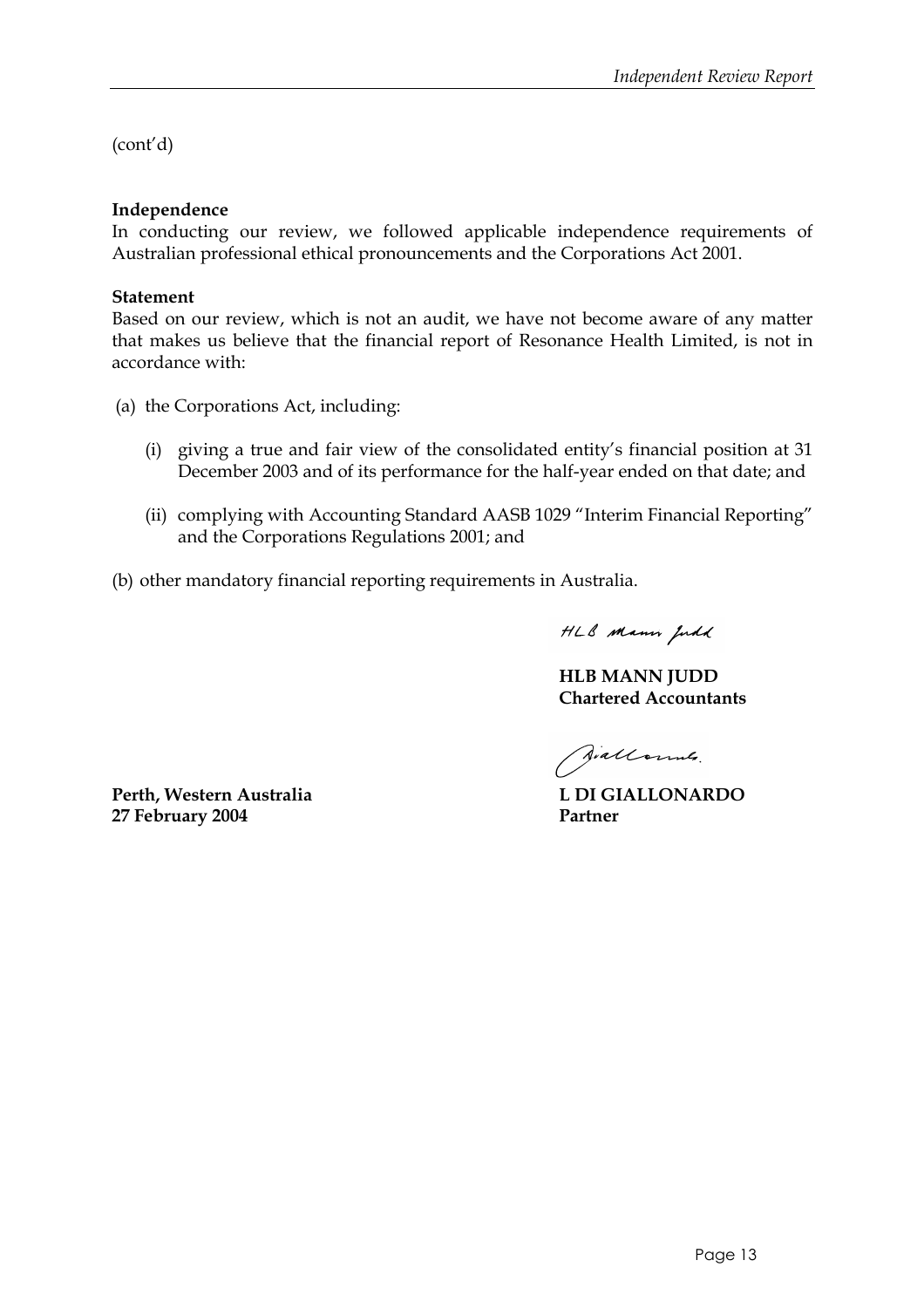# **Appendix 4D**

# **Half year report Half-Year ended 31 December 2003**

Introduced 1/1/2003

Name of entity

## RESONANCE HEALTH LIMITED

ABN or equivalent company reference

96 006 762 492

| 1 | Half year ended (current period) | Half year ended ('previous<br>corresponding period') |
|---|----------------------------------|------------------------------------------------------|
|   | 31 DECEMBER 2003                 | 31 DECEMBER 2002                                     |

# **2. Results for announcement to the market**

| \$A'000 |                                                                             |                     |                  |    |                                |
|---------|-----------------------------------------------------------------------------|---------------------|------------------|----|--------------------------------|
| 2.1     | Revenues from ordinary activities                                           | up/down             | $\frac{0}{0}$    | to | 18                             |
| 2.2     | Profit (loss) from ordinary activities after tax<br>attributable to members | up/down             | $\frac{0}{0}$    | to | (469)                          |
| 2.3     | Net profit (loss) for the period attributable to<br>members                 | $up$ /down          | $\frac{0}{0}$    | to | (469)                          |
|         |                                                                             |                     |                  |    |                                |
|         | Dividends (distributions)                                                   | Amount per security |                  |    | Franked amount per<br>security |
| 2.4     | Final dividend (Preliminary final report only)                              | $N/A\ell$           |                  |    | $N/A\ell$                      |
| 2.4     | Interim dividend (Half yearly report only)                                  |                     | $N/A\mathcal{C}$ |    | $N/A\acute{c}$                 |
|         |                                                                             |                     |                  |    |                                |
| 2.5     | Record date for determining entitlements to the<br>dividend                 | N/A                 |                  |    |                                |
|         |                                                                             |                     |                  |    |                                |

2.6 Brief explanation of any of the figures in 2.1 to 2.4 necessary to enable the figures to be understood.

No % movements have been disclosed above due to the company having entered into a Deed of Company Arrangement in the previous period. As noted in the attached Directors' Report forming part of the half-year financial report, the activities of the company have changed significantly during the current period, causing any comparison with the previous period to be meaningless.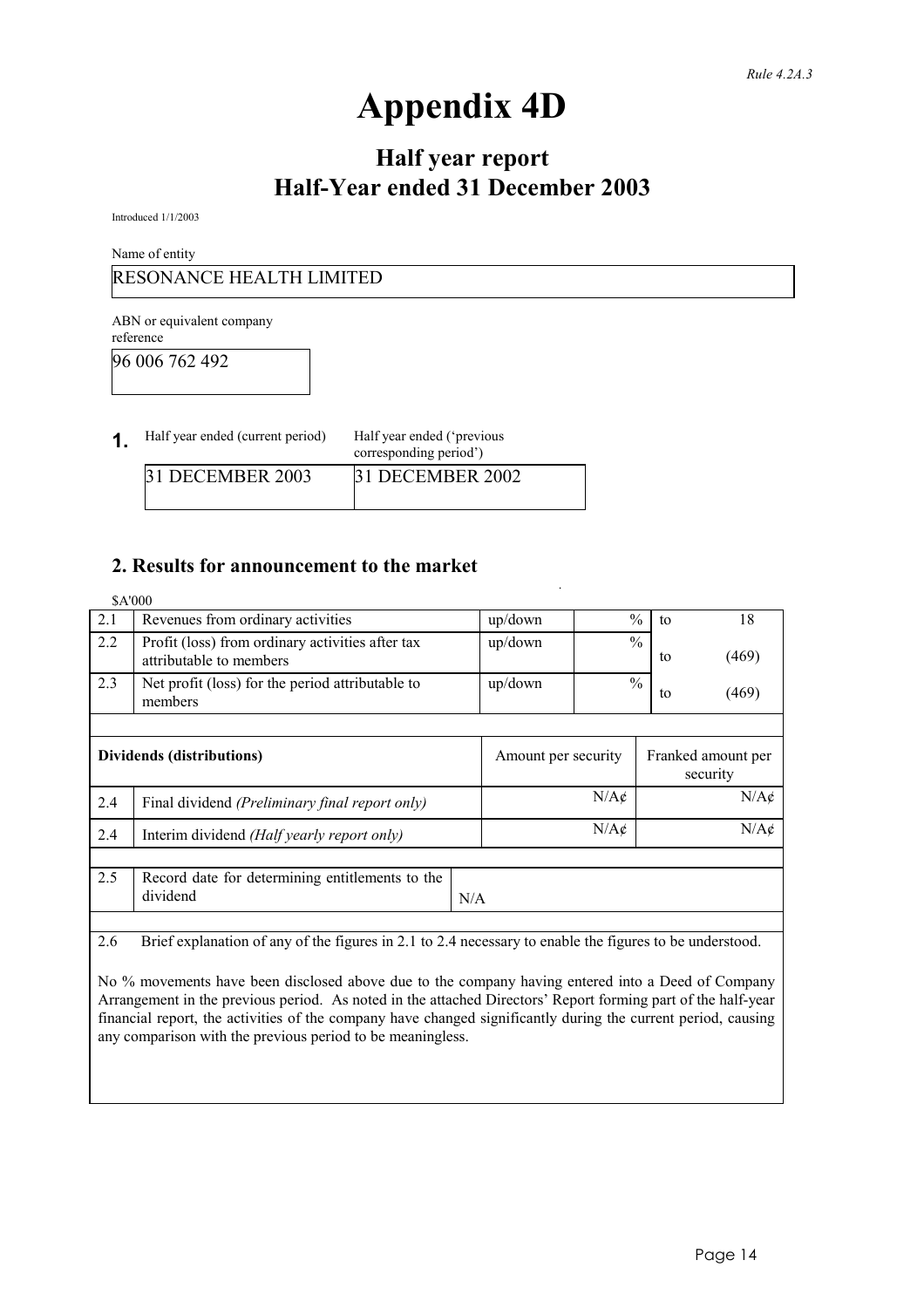| 3. NTA backing |                                  | Current period | Previous corresponding<br>Period |  |
|----------------|----------------------------------|----------------|----------------------------------|--|
|                | Net tangible assets per security | \$0.029        | N/A                              |  |

# **4. Control gained over entities having material effect**

- 4.1 Name of entity (or group of
- entities) IVB HOLDINGS PTY LTD 4.2 Date of gain of control 12 November 2003 4.3 of the controlled entity (or group of entities) since the date Consolidated profit (loss) from ordinary activities after tax in the current period on which control was acquired \$(19,032) 4.3 Profit (loss) from ordinary activities after tax of the controlled entity (or group of entities) for the whole of the previous corresponding period \$(55,522)

# **Loss of control of entities having material effect**

|     | 4.1 Name of entity (or group of<br>entities)                                                                                                                                           |  | N/A |
|-----|----------------------------------------------------------------------------------------------------------------------------------------------------------------------------------------|--|-----|
|     | 4.2 Date of loss of control                                                                                                                                                            |  | N/A |
| 4.3 | Consolidated profit (loss) from ordinary activities after tax of<br>the controlled entity (or group of entities) since the date in the<br>current period on which control was acquired |  | N/A |
|     | 4.3 Profit (loss) from ordinary activities after tax of the controlled<br>entity (or group of entities) for the whole of the previous<br>corresponding period                          |  | N/A |

# **5. Dividends / Distributions**

| Date the dividend (distribution) is payable    | N/A              |
|------------------------------------------------|------------------|
| Amount per security of foreign source dividend | $N/A\mathcal{C}$ |